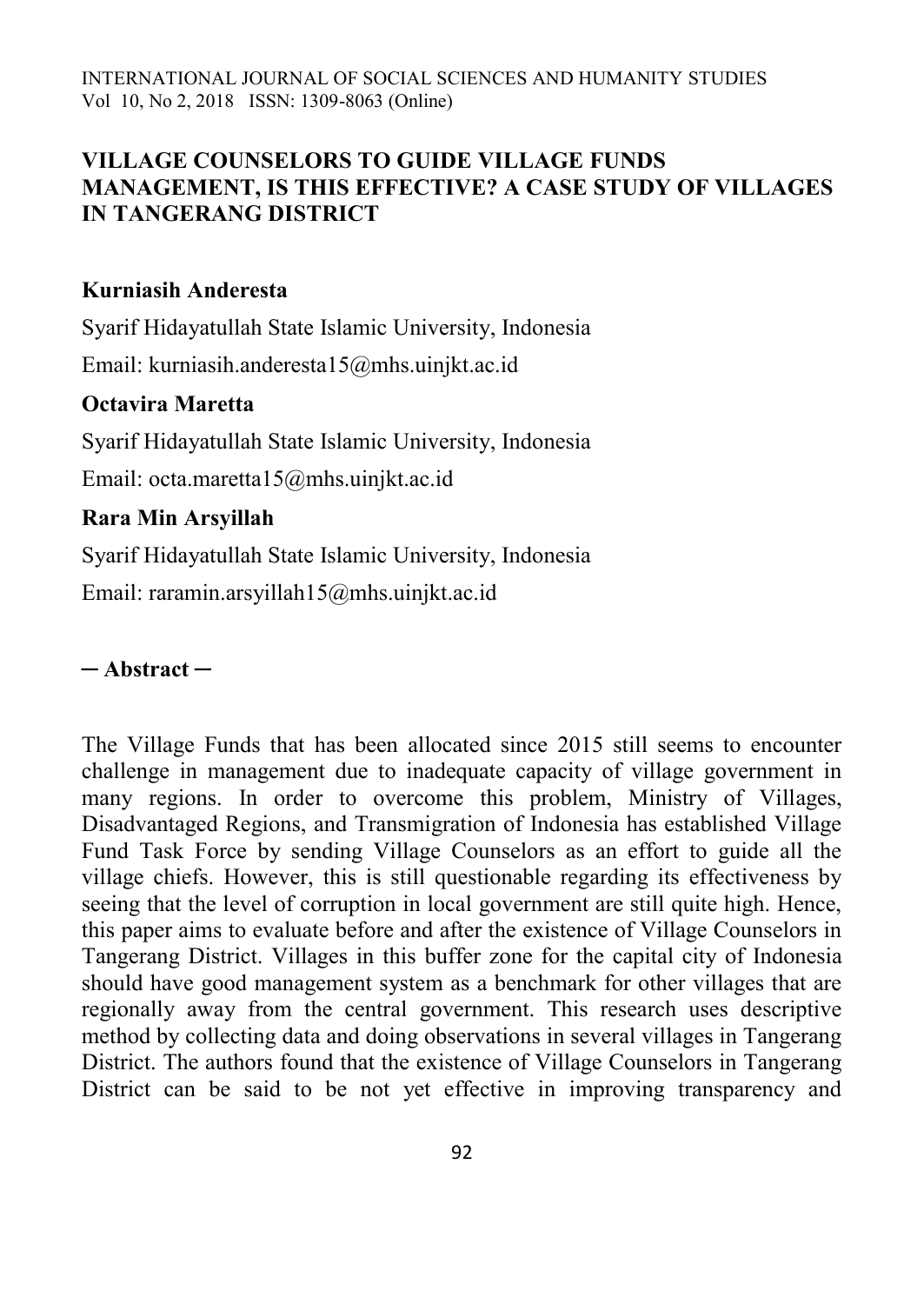accountability of Village Funds management. Therefore, it can complicate efforts to eradicate corruption in Indonesia at the local level.

**Key Words:** *Financial Managements, Village Counselors, Village Funds* **JEL Classification:** D73, H72, H76

# **1. INTRODUCTION**

Village funds are allocated after legalized of Village Law No. 6 of 2014 which the government mandates to allocate funds to every village in Indonesia. This is accordance to the Nawacita (Nine Priority) number 2 in accordance with the Jokowi-JK government program to build villages in Indonesia. Village funds are budgeted annually in national budget (APBN) which is a source of village income. Since then all villages in Indonesia have been granted an average of 800 million rupiahs per village to be managed independently by each village. Village funds are made with the aim that each village can manage the funds in accordance with the needs of each village which then prioritized for rural development and empowerment of village communities.

The government's initiative to adopt village funding policy in fact did not go smoothly. The Village Minister of Development of Disadvantaged Areas and Transmigration, Eko Putro Sandjojo, admits that there are still problems with village funding so far, especially on how these funds are spent by village officials. In addition, there are still the head of village who not yet understand how the village fund reporting system made. Sometimes reports are made incompatible with the regulation. The huge amount of funds also invites people to raise themselves for the village head. The Village Minister told a number of journalists that, in Indonesia where there is power and money then that is where there is potential for corruption. So the sprinkling of village funds that are big enough now become very vulnerable to corruption.

To overcome and anticipate various problems and issues that have arisen since the existence of village funds, the Ministry of Village formed Task Force for the Village Fund. The main objective of the Task Force was formed as a supervisor of the implementation of the use of village funds. The Village Fund Task Force is headed by Bibit Samad Rianto who is none other than a former KPK (Corruption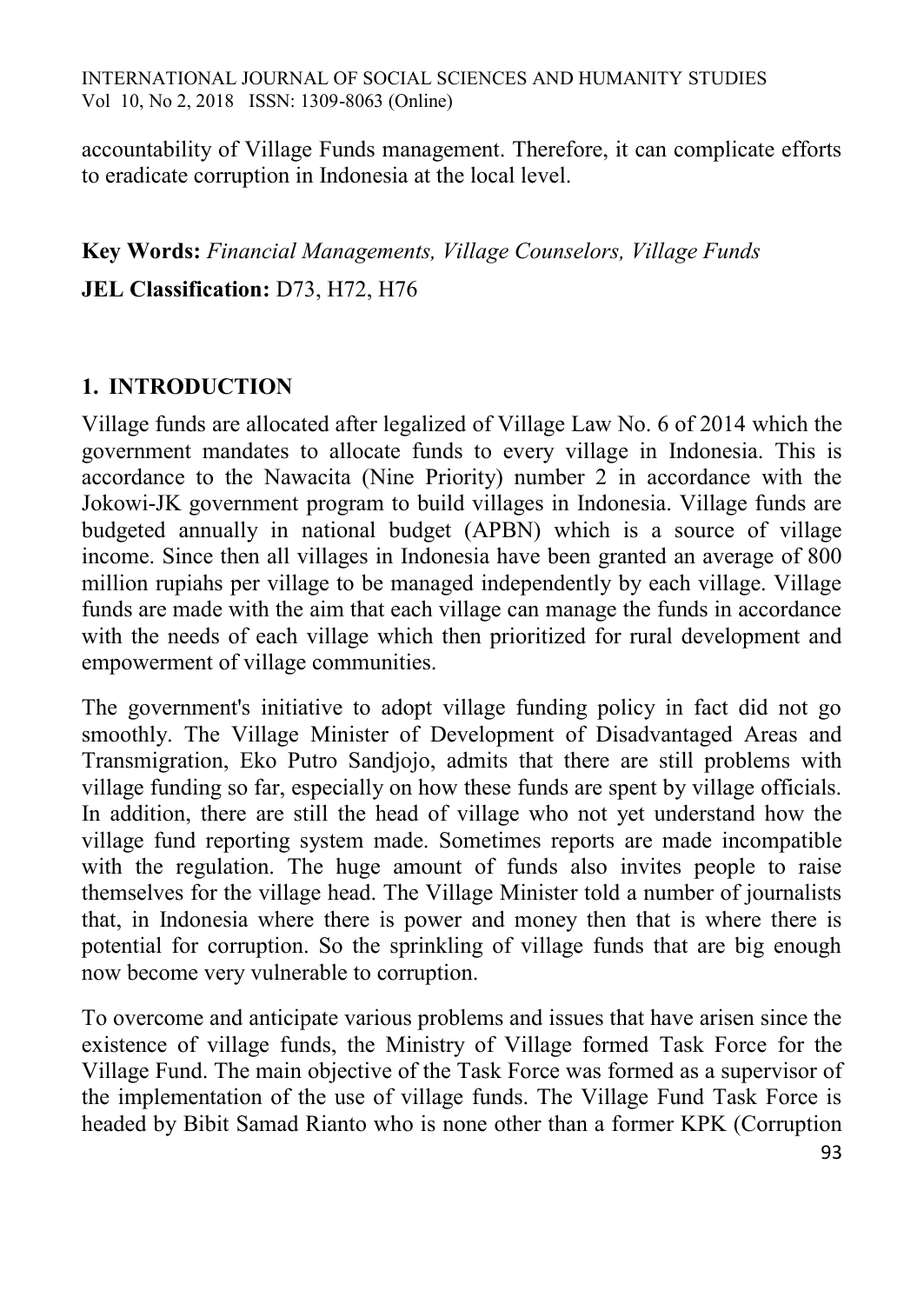Eradication Commission) official who helped build the KPK institution as the most independent institution in fighting corruption that has been damaging the nation. The Village Minister explained that the Village Fund Task Force is not an army whose job is only to arrest the village heads if they violate the rules, but also to help formulate the policy. The Task Force also helps to socialize, monitor and evaluate village funding regulations. In addition, the Task Force is also following up on public complaints over allegations of abuse or misuse of village funds.

In performing their duties, the Village Fund Task Force did it in a structured manner. The Village Fund Task Force will directly visit and monitor the village. If sometimes found allegations of irregular deliberate misuse, the Village Fund Task Force will hand over the perpetrators to law enforcement. But before that done, the Village Task Force will try to give understanding. Bibit on one occasion said that the village apparatus should not carelessly commit irregularities or violations simply because of the lack of understanding on the applicable regulations. (Berdesa.com, 2017)

Since the Task Force has been active in assisting and overseeing the use of village funds, a growing number of reports relating to corruption cases and misappropriation of village funds. According to news reported by Detik.com (2017), in 2016 the number of cases is only about 900 reports, but at the end of 2017 increased to 11,000 reports. The Village Minister explained that corruption still exists but the number has gone down and the majority of incoming reports are proposals and questions, cases of abuse still occur in some villages. The misuse of village funds is more due to the mentality of the Village Head and his staff who are not ready to manage the village funds.

The large number of reports received made the Village Fund Task Force perform random village fund audits. In this random audit system, the Village Fund Task Force will implement it with a massive Police, Attorney and KPK units. This randomized village fund audit system is somewhat different than the previous system that only waits for the report and then has just been acted upon. This system is planned so that every village does not dare to abuse because the audit team can at any time come to the village hall to do auditing.

The authors of this study wanted to assess whether the existence of Village Fund Task Force really influenced the performance of Village Head and village apparatus in managing and allocating village funds. The authors also want to know whether the Village Fund Task Force has been effective in assisting the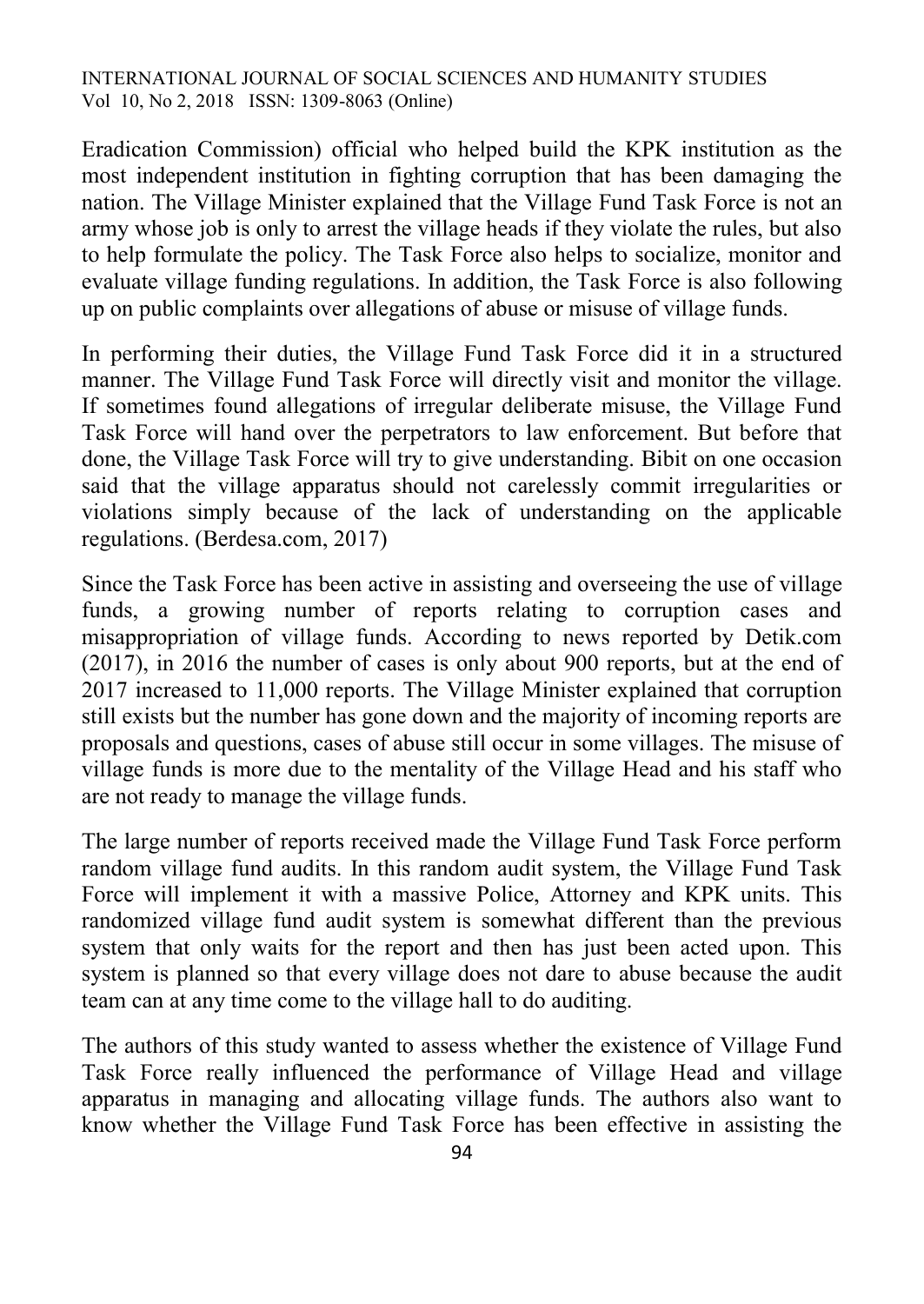Village Head so that village funds can be allocated in accordance with the needs of the community and there is no misappropriation of funds such as corruption. The author conducted this research in the villages located in Buaran Jati Village, Tangerang District.

# **2. LITERATURE REVIEW**

# **2.1. REGIONAL AUTONOMY**

Regional autonomy in Indonesia has begun since legalized of Act No. 22 of the year 1999 and Act No. 25 of 1999 Financial Equalization between the Center and Regions. This policy was implemented with one of the reason for that is increasing the role of community and Regional Leaders in enhancing social justice and economy of the area.

Further, since the year 2015, the Central Government provides some funds to any village that is in Indonesia to be managed in accordance with the needs of the community and can benefit both directly and indirectly. These funds can be used for the improvement of educational facilities and infrastructure, improving health, road construction, etc.

# **2.2. VILLAGE FUNDS**

Every year the Central Government gave the village Fund which continuously increases. Increase in revenue area is expected to "boost" the ability of the economy of the community. In the year 2015, the average funding received for each village of Rp 280 million. In the year 2016, the average village Fund increased to Rp 628 million in 2017 and an increase in the average village Fund to Rp 800 million (Ministry of finance, 2017: iii).

This policy is also done in the country of Thailand since the year 2001. The Government of Thailand has budgeted of up to US \$2 billion and it has a positive impact on household expenditure and income (Boonperm, Haughton, Khandker, 2013:15).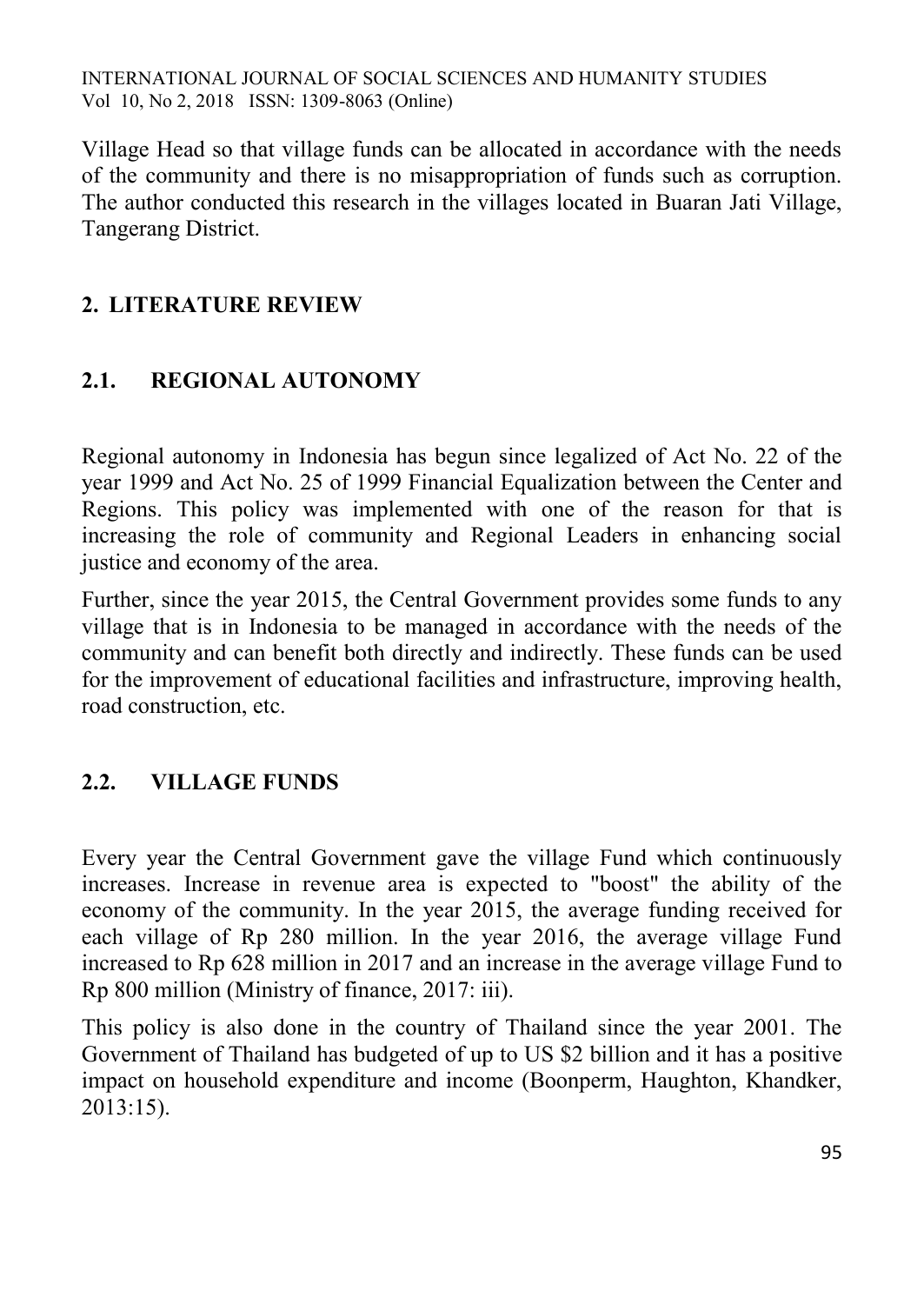#### **2.3. PUBLIC FINANCE MANAGEMENT**

PFM refers to the set of laws, rules, systems and processes used by sovereign nations (to sub-national governments), to mobilize revenue, allocate public funds, undertake public spending, account for funds and audit results (ICPAK PFM Conference, 2017). But, some head of villages have not been able to manage village funds as much as possible. Many cases of corruption occurring at the village level usually occur due to lack of knowledge from the village head in managing the financial report of the use of the funds. Simangunsong and Wicaksono stated that the existing state apparatus in Pasir Putih Village, South Yapen Regency, Papua is not yet adequate village apparatus in duties and responsibilities (Simangunsong, Wicaksono, 2017: 250). Furthermore, research conducted in Konawe Utara District states that available village apparatus has minimal capacity in terms of transparency, accountability, participation, discipline, and village fund management discipline (Anto, Amir, 2017: 66). In the villages on the coast of Riau Province, the difficulties experienced by the Village Apparatus is to make a financial report. They still use support personnel from outside the apparatus to work on village financial reports (Azlina, Hasan, Desmiyawati, Muda, 2017: 325).

Therefore, the Central Government provides the Village Assistant to assist the Village Head and his apparatus in the management of funds and administration that must be completed in order to avoid any act considered perversion. This policy is contained in the Regulation of the Minister of Village, Development of Disadvantaged Villages, and Transmigration of the Republic of Indonesia Number 3 Year 2015 on Village Assistant.

### **2.4. GOOD GOVERNANCE**

According to United State, Good Governance has eight characteristics: participation, consensus-oriented, accountability, transparency, responsiveness, effective and efficient, fair and inclusive, and following the rule of law. The characteristics of good governance declared by UNDP are: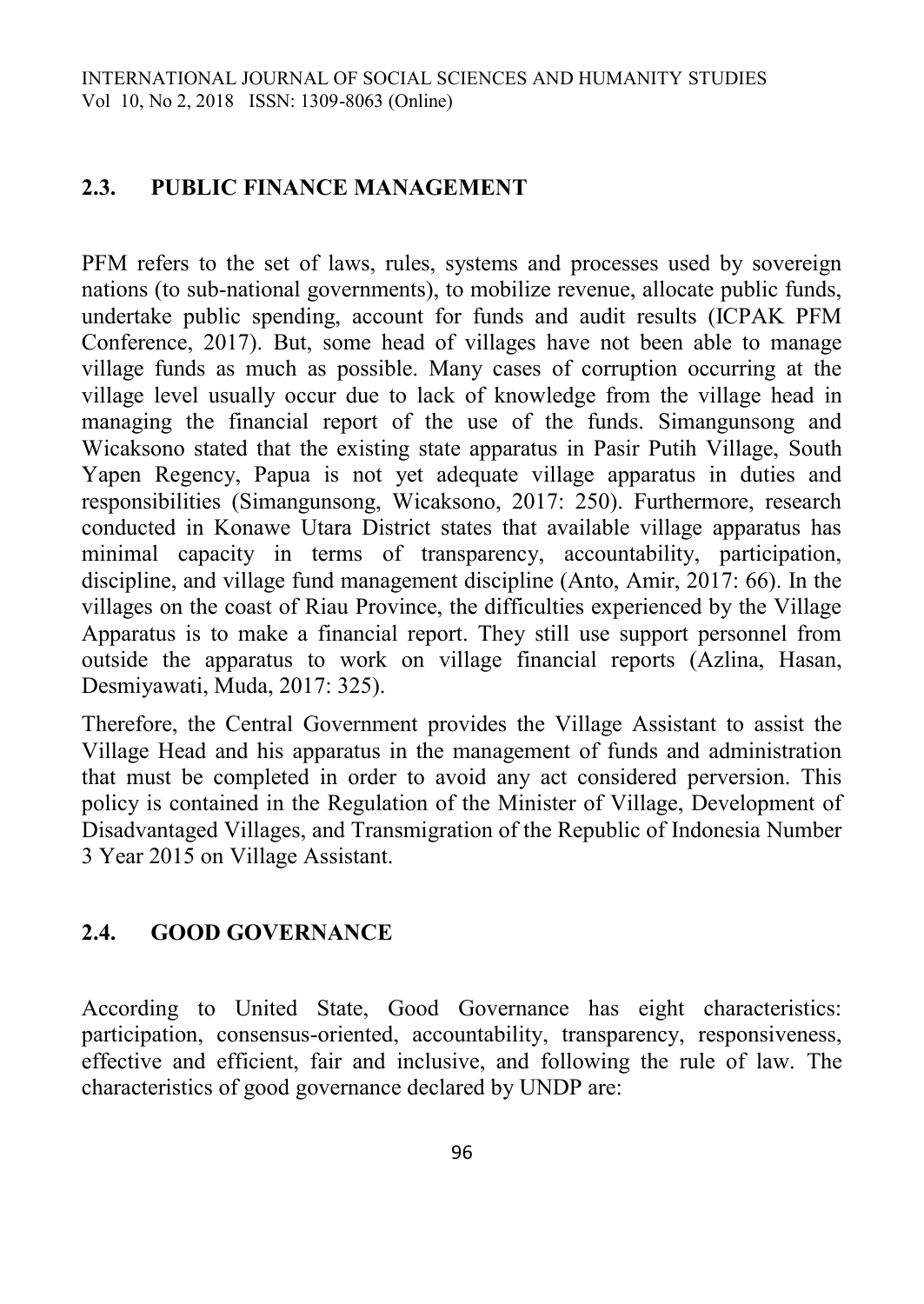- Community participation: all citizens have a voice in decision-making, either directly or through legitimate representative bodies representing their interests. Such comprehensive participation is built on freedom of assembly and expression, as well as certainty to participate constructively.
- Consensus-oriented: Good governance bridges different interests in order to build a comprehensive consensus on what is best for community groups, and where possible, consensus on policies and procedures.
- Accountability: decision makers in government, the private sector, and community organizations are accountable, both to the public and to the agencies concerned.
- Transparency: transparency is built on the basis of free information. All government processes, institutions, and information need to be accessible to interested parties, and the information available should be sufficient to be understood and monitored.
- Caring and stakeholders: agencies and the whole process of government should strive to serve all interested parties.
- Effectiveness and efficiency: governance processes and institutions produce results according to the needs of citizens and by using the resources that are as optimal as possible.
- Equality / fair: all citizens have the opportunity to improve or maintain their welfare. Leaders and communities have a broad and far-reaching perspective on good governance and human development, as well as a sense of what is needed to make that progress happen. In addition they must also have an understanding of the historical, cultural, and social complexities that form the basis for that perspective.
- The enforcement of the rule of law: the legal framework must be fair and be applied indiscriminately, including the laws concerning human rights.
- Strategic vision: leaders and communities have a broad and far-reaching perspective on good governance and human development, and a sense of what is needed to make that progress happen. In addition they must also have an understanding of the historical, cultural, and social complexities that form the basis for that perspective.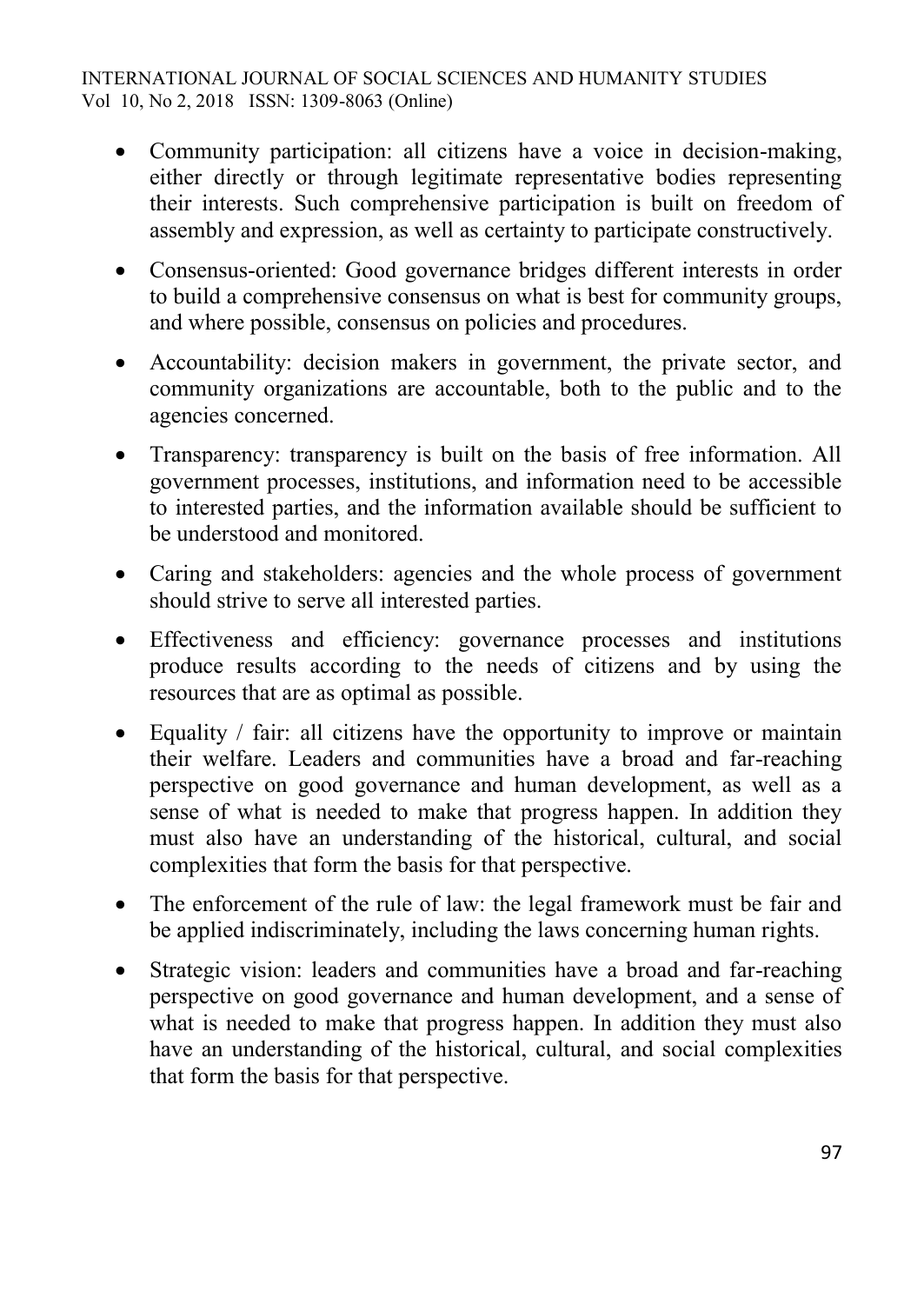# **2.5. LOCAL GOVERNANCE**

Based on Law no. 22 of 1999 Article 1 Letter d on Local Governance. Local Governance is the organizer of Autonomous Regional Government by Regional Government and Regional House of Representatives (DPRD) according to Decentralization principle.

According to Shah, Local Governance is a broader concept and is defined as the formulation and implementation of collective action at the local level (Shah, 2006: 1).

# **3. RESEARCH METHODOLOGY**

This study uses descriptive method in which the method aims to clarify a problem using numbers and words to present the profile, classification of types, or outline steps to answer the question who, when, where, and how (Neuman, 2014: 38).

This research uses direct observation of villages in Tangerang Regency, Banten Province to obtain various information such as the influence of the presence of Village Assistant and changes directly felt by the Village Head and his staff in the financial and administrative management and the impact felt by the community in the district in the form of written data, photographs, and matters relating to the study.

The sample used in this qualitative research is purposive sampling. The informants for this research are Sukadiri Subdistrict Head, Sukadiri District Public Relation Division, and staff.

The technique of collecting data by interview, observation, and document study. Document studies are intended as supporting data in interviews and observations. In qualitative research, the instrument is the researcher himself. This is intended to obtain accurate data and information on the problem being investigated because the researchers observed directly to the informant / respondent. The documents used in the interview and observation sessions are:

 Work Plans in a year of District and Villages before and after the presence of Village Counselors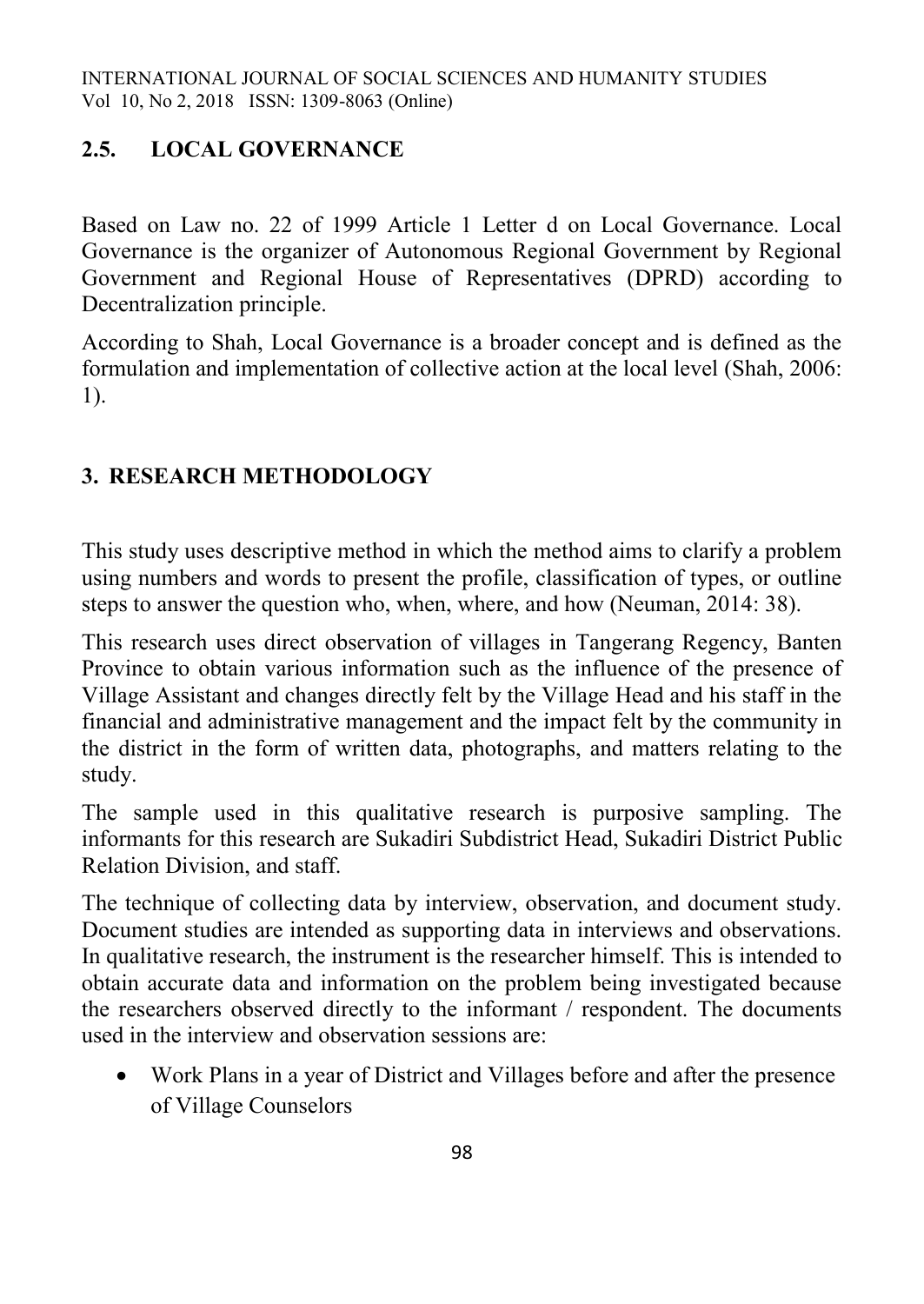- Regulation of Village Minister, Development of Disadvantaged Areas, and Transmigration No. 3 Year 2015 about Village Counselors
- Interview Records and other supporting data

# **4. DISCUSSION**

In order to overcome the problem of Village Funds management, the central government has responded by sending Village Counselors to approximately 76.000 villages in Indonesia. According to the Ministry of Villages, Disadvantaged Regions, and Transmigration of Indonesia, there are approximately 30.000 village counselors assigned to every village. Therefore, every village has at least one to two village counselors who is assigned to assist headman and village officials.

Village counselors are generally undergraduate student and those who have graduated from undergraduate education. They are are those who are willing to enroll to become village counselors and after passing certain specified test stages. Village counselors have capability and understanding related to financial management, financial reporting, understanding related to Village Funds regulations, and understanding related to good governance. These knowledge become important for every Village Counselor to have as a provision for them to guide and assist the headman.

Before the village counselors begin to be assigned, the local government has conducted a very detailed socialization of village counselors tasks to all headmen. Therefore, when the village counselors has started to work both in the sub-district and the village head office, the headmen are very well aware of their role. In the sub-district where the authors researched, village counselors has been assigned since 2016.

Village counselor has several functions are as follows:

a. To guide and assist the headman in understanding the regulations related to Village Fund management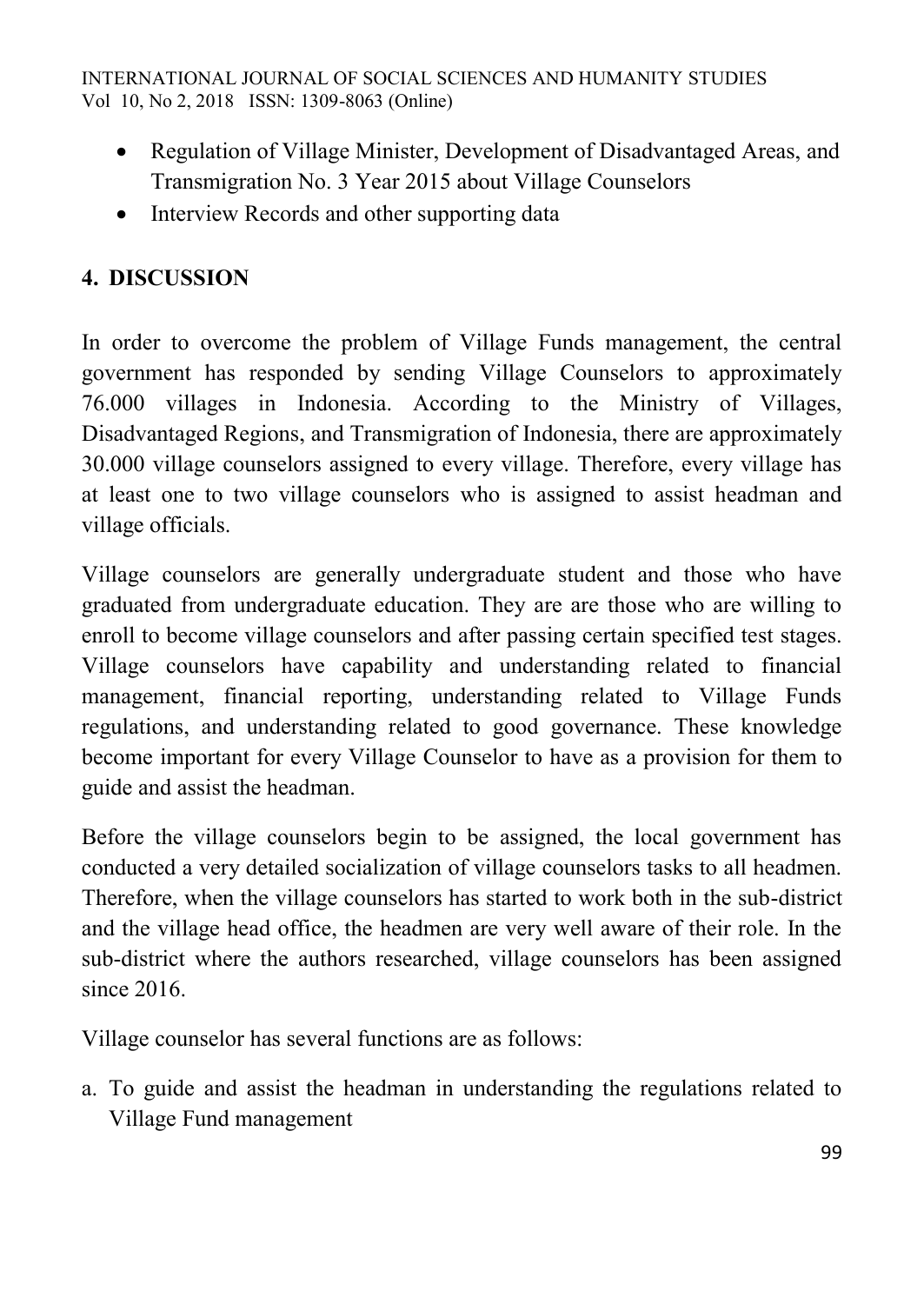There are ten regulations related to the Village Fund management are as follows:

- 1. Law of the Republic of Indonesia number 6 Year 2014 on the Village
- 2. Government Regulation number 60 Year 2014 on the Village Fund which allocated from State Budget (APBN)
- 3. Government Regulation number 8 Year 2016 on the Second Amendment to Government Regulation number 60 Year 2014 About Village Fund allocated from State Budget (APBN)
- 4. Regulation of Ministry of Villages, Disadvantaged Regions, and Transmigration number 1 Year 2015 on the Authority Guidelines Based on Village Scores and Local Authority Rights
- 5. Regulation of Ministry of Villages, Disadvantaged Regions, and Transmigration number 2 Year 2015 on the Code of Conduct and the Decision-Making Mechanism of Village Deliberations
- 6. Regulation of Ministry of Villages, Disadvantaged Regions, and Transmigration number 3 Year 2015 on Village Assistance
- 7. Regulation of Ministry of Villages, Disadvantaged Regions, and Transmigration number 4 Year 2015 on Establishment, Management and Dissolution of Village Owned Enterprises
- 8. Regulation of Ministry of Villages, Disadvantaged Regions, and Transmigration number 5 Year 2015 on Determination of Priority of Village Fund Usage Year 2015
- 9. Regulation of Ministry of Villages, Disadvantaged Regions, and Transmigration number 6 Year 2015 on the Organization and Working Procedures of Ministry of Villages, Disadvantaged Regions, and Transmigration
- 10. Regulation of Ministry of Villages, Disadvantaged Regions, and Transmigration number 21 Year 2015 on Determination of Priority of Village Fund Usage Year 2016

There are still some village heads who are difficult to understand those considerable regulations. Therefore, the role of village counselors are necessary. Particularly to assist in understanding that the Village Fund should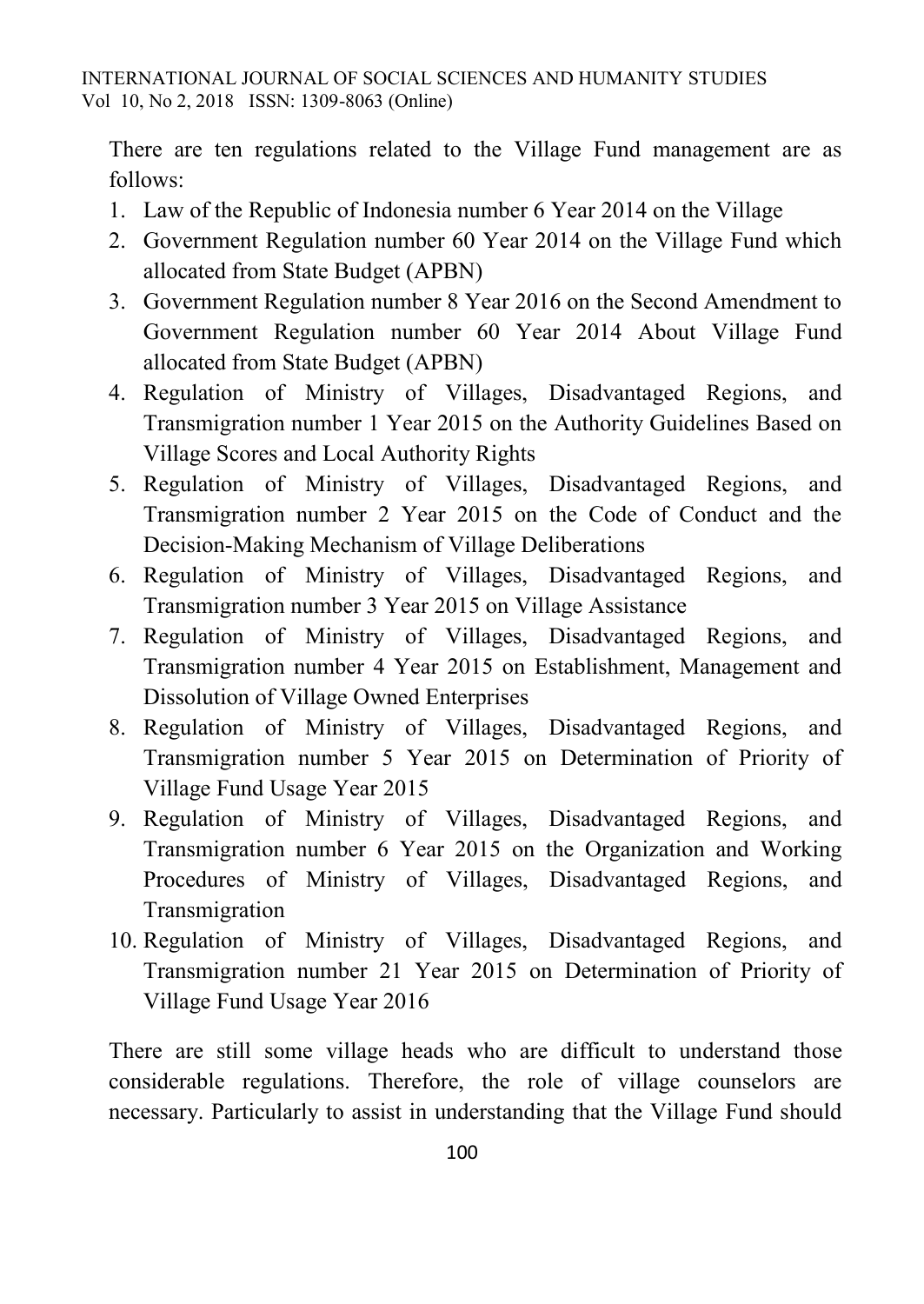be allocated transparently and accountably in accordance with the regulations set by the central government.

- b. To guide and assist the headman and village officials in managing and allocating the Village Fund based on central government regulations The central government has previously established a regulation that the allocation of Village Fund is prioritized to improve the empowerment of village communities. However, these large amounts of village funds are often not allocated effectively and efficiently due to the headman are not yet understood in making of development priorities. Especially in the absence of good development planning that the funds are not used in accordance with the purpose. Therefore, village counselors play an important role to assist the headman in determining the priority scale of village development. They are necessary to the headman to allocate village funds in accordance with the budget planning and priorities. Village counselors are also considered to be able to monitor village funds well.
- c. To guide and assist the headman in making financial report

Another constraint of village fund management is related to the making of financial statements. The low level of headmen education is often considered to be the main factor of their difficulties in the making of financial report. The presence of village counselors is the answer to this problem because they have previously had the capability in financial reporting. Village counselors are necessary in terms of administration and make financial reports in accordance with the government accounting standards.

Based on the result obtained by the authors in Tangerang District, village counselors play an important role in assisting the headmen to realize village's work plan. Village headman with his officials are now able to run their programs based on priorities that refer to the regulation of Ministry of Villages, Disadvantaged Regions, and Transmigration. Sub-district and village officials often conduct performance evaluation along with village counselors to see if the village work program has proceeded as planned or not.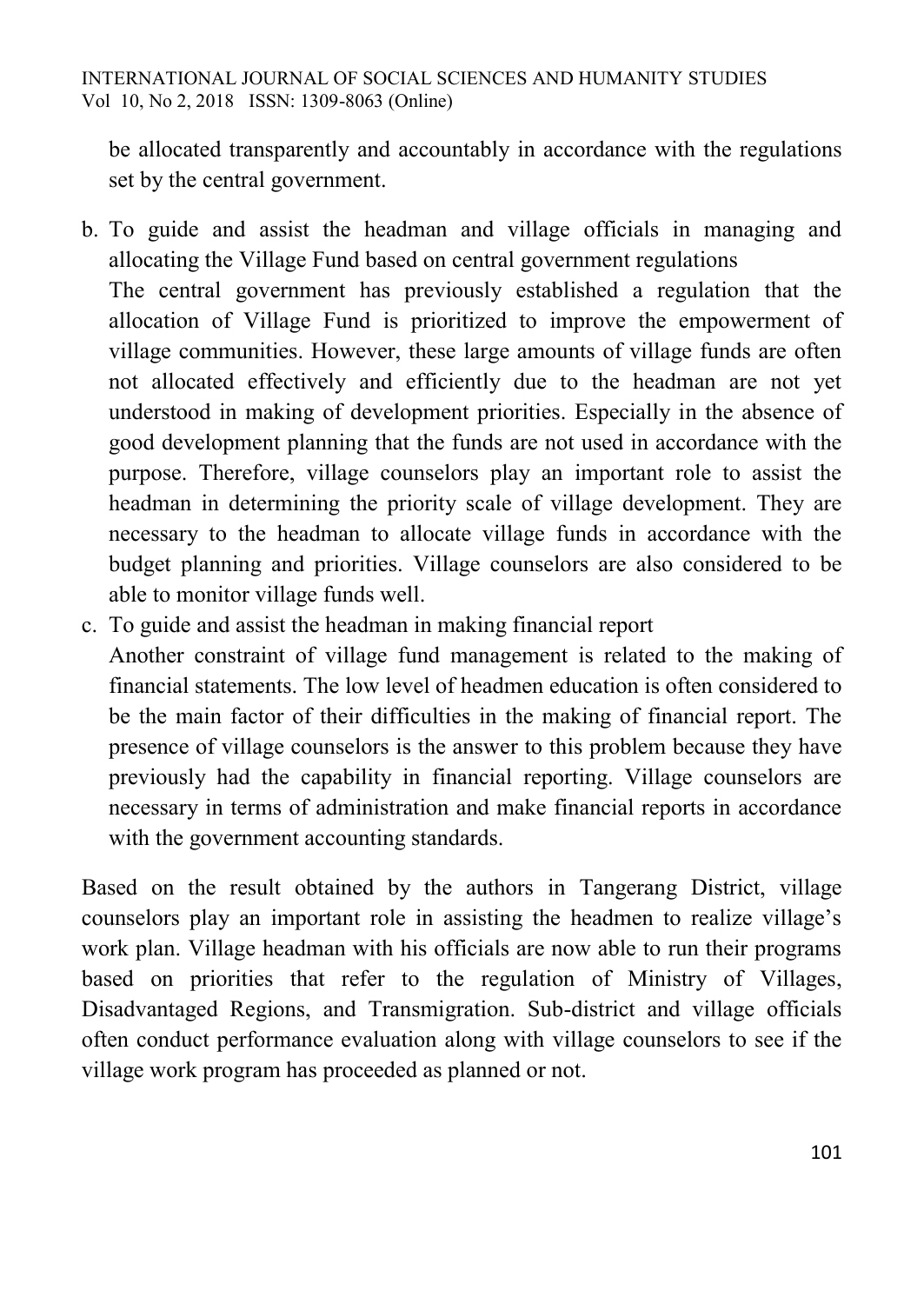By this far, the presence of village counselors is considered significant in assisting village fund management based on research result obtained by the authors. However, some villages in Tangerang District still seem to encounter problems. It can not be denied that there are some village officials who abuse the authority they have for their own profit. It is such as a case of corruption in one of the villages. Even this corruption case involved the village headman along with the village counselor who should guide the village officials to not abuse this fund.

In addition, social problems between village counselors and village headman are also likely to occur. This problem due to differences in age, culture, and domicile regions. In general, the village counselors come from regions which are outside the village that obviously have different cultures and a long age range with the village headman. Therefore, this social difference poses a challenge for village counselors to perform their rule-appropriate duties while still respecting the village headman. This social difference does not seem to occur in Tangerang District as there is no distance between the relations of the village headman and the village counselor. If there is a problem, the way to solve this is to invite all village officials and village counselors to deliberate and solve the problem.

The government's desire to obtain good governance and clean government initially can not be fulfilled. Various constraints manifest themselves in the form of political instability, economic, social, cultural, legal, governmental which are uncertainty. In the village fund program, the central government started well enough due to the presence of village counselors who can help allocate the village fund effectively and efficiently. However, the main problems of village fund management are more in local government.

In building good governance, community participation is necessary as another important instrument. During this time, the village communities elect the village headman with the consideration of the similarity of tribes or they prefer honorable people in their village. The authors see that the election of village headman is sometimes not based on the competencies they have. Therefore, the next question is whether the village counselor program is better to be continued in the next period or is it better to be stopped?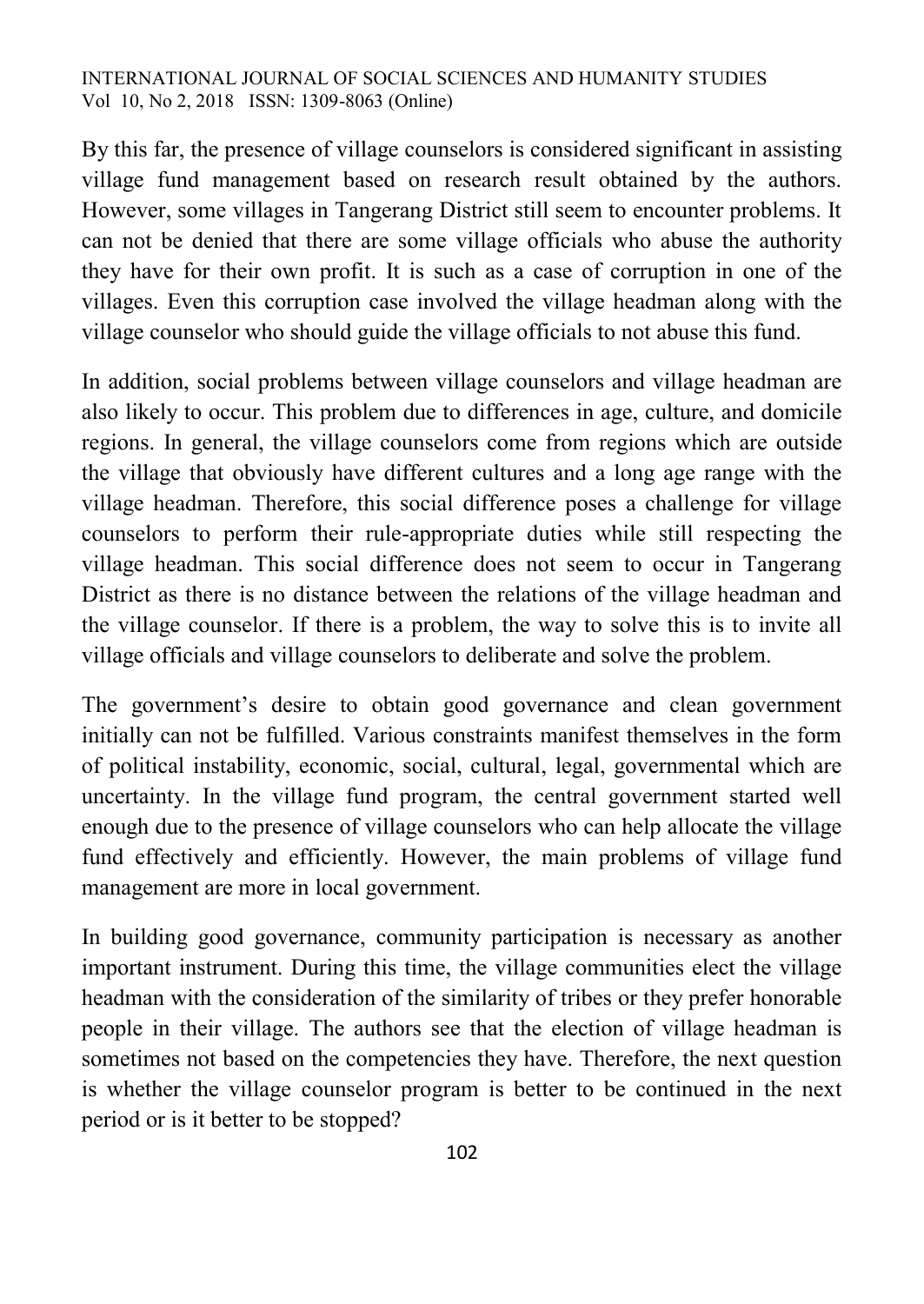According to the authors based on the research result, this policy is better to be continued by seeing the reasons mentioned above. This is because the training program for village headman will take longer time than the presence of village counselors who direcly assist them in the face of difficulties in managing and making financial reports.

# **5. CONCLUSION**

The presence of village counselors was aim to substitute the central government to assist local governments to manage the funds as well as possible

The effectiveness of the village counselors has been quite effective, although in the fact, there are still villager counselors who manipulates village funds along with the head and the secretary sub-district.

The location of Tangerang Regency is only 70 km from the central government Jakarta. If in an area close to the central government still has constraints on village counselors, what about villages that regionally farther from the central government Jakarta?

### **BIBLIOGRAPHY**

Admin Berdesa (2017), *Satgas Dana Desa Bakal Audit Desa Secara Acak*, [http://www.berdesa.com/satgas-dana-desa-bakal-audit-desa-secara-acak/,](http://www.berdesa.com/satgas-dana-desa-bakal-audit-desa-secara-acak/) [Accessed 9.3.2018].

Admin Berdesa. (2017), *Begini Cara Kerja Satgas Desa*, [http://www.berdesa.com/begini-cara-kerja-satgas-desa/,](http://www.berdesa.com/begini-cara-kerja-satgas-desa/) [Accessed 9.3.2018].

Anto, Rola Pola, Muhammad Amir (2017), "Competence of Village Apparatus in Management Funds in North Konawe Regency–Indonesia", *IOSR Journal of Business and Management (IOS-JBM),* Vol.19, Issue 11, Ver: VII, pp 66-71.